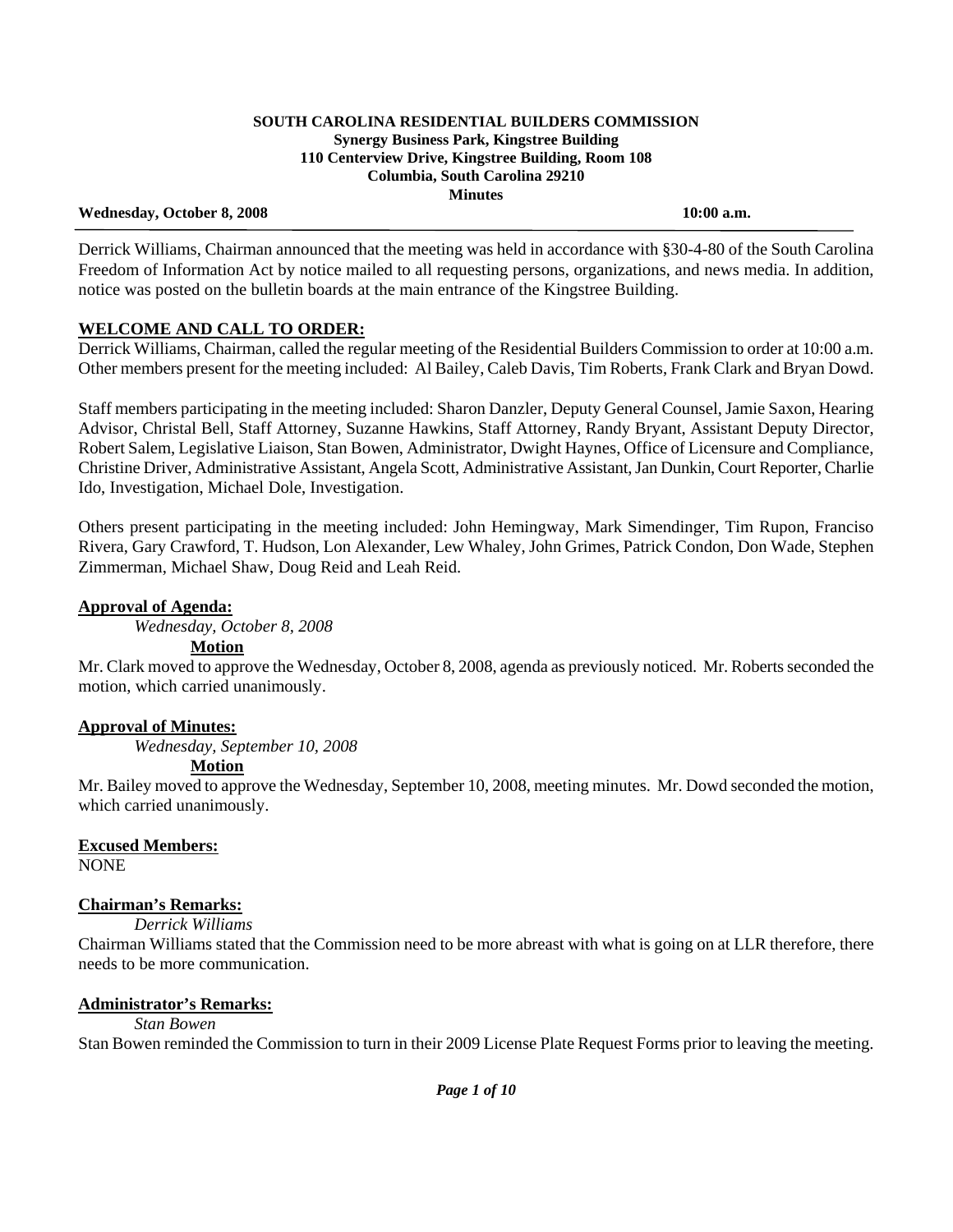**Wednesday, October 8, 2008 10:00 a.m.** 

#### **Advisory Opinions:**

 *Sheridon Spoon* NONE

#### **Office of Building & Business Services (OBB)**

*Stan Bowen* 

Mr. Stan Bowen introduced Mr. Randy Bryant, Deputy Director of Office of Building & Business Services. Mr. Bryant has been with the agency since 1993, and has experience in law enforcement and investigations.

#### *Mr. Randy Bryant*

Mr. Bryant thanked the Commission for wanting to work closer with the agency and presented and explained OBB organizational structural. The reorganization placed the construction and real estate industries together consisting of construction and business licensees throughout the state. The goal of OBB is to reduce fees, consolidate and provide more consumer protection. Mr. Bryant stated if he or his staff can be of any assistance to the Commission please do not hesitate to contact them.

#### **Legislative Update:**

 *Robert Selman* 

Mr. Robert Selman, Legislative Liaison, informed the Commission that they are coming into a two (2) year session and if the Commission needs any assistance with legislation to please contact him. He stated that he would keep the Commission abreast of any legislation changes. Mr. Selman stated that LLR made some positive and professional changes to provide administrative service to the Boards and communities. He informed the Commission that they may contact him to discuss any issues or concerns they may have.

#### *Chairman Williams*

Chairman Williams stated that the Commission previously discussed increasing the bond requirements.

#### *Bryan Dowd*

Mr. Dowd asked who would license and regulate Fire Sprinkler Subcontractors.

#### *Al Bailey*

Mr. Bailey suggested that the Commission gather a list of questions and concerns and present them to Mr. Selman.

### **Office of Licensure Compliance and Discipline:**

#### *Dwight Hayes*

Mr. Dwight Hayes, from Office of Licensure Compliance and Discipline, informed the Commission that the Compliance and Discipline section is charged with determining compliance with Consent Agreements and Board Orders. When it is determined that a licensee is not in compliance action is taken in accordance with the Agreement or Order. In most cases, the Agreement or Order provides for the suspension of the license until such time as the licensee comes into compliance. In order to make this transition work accurately and faster they are recommending that the Commission give the Administrator authority to sign Agreements and Orders administratively suspending a license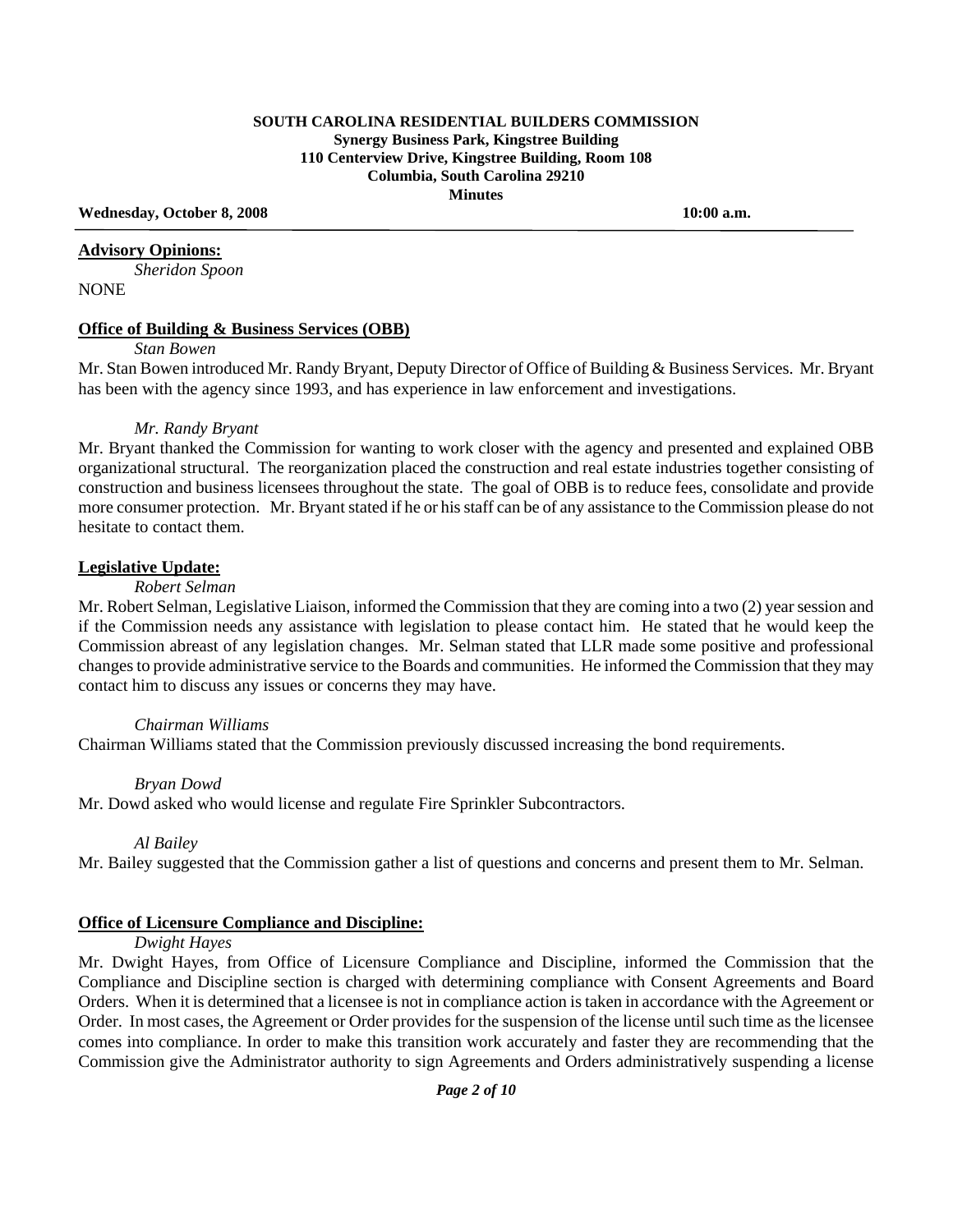### **Wednesday, October 8, 2008 10:00 a.m.**

pending compliance; and to re-instate licenses when they come into compliance. The cases would be brought before the Board for discussion and signature when appropriate.

# **MOTION**

Mr. Davis made a motion, to give the Administrator authority to sign Agreements and Orders administratively suspending a license pending compliance and to re-instate licenses when they come into compliance. Mr. Clark seconded the motion, which carried unanimously.

## **Old Business:**

NONE

## **New Business:**

### **Recommendation of Investigation Review Committee: MOTION**

Mr. Roberts made a motion, to approve the recommendations of the Investigative Review Committee. Mr. Bailey seconded the motion, which carried unanimously.

# **Application Review:**

# *Mr. Charles T. Riley*

Mr. Riley appeared before the Commission because he answered "no" on his Specialty Contractor's Application that he has not been convicted of pled guilty or nolo contendere to a criminal offense; and that there has not been any judgments, liens or claims filed against him or business entities that he has been associated with within the past five (5) years. Due to Mr. Riley's answers the application could not be processed in a routine manner by staff. Mr. Riley was sworn in by Mrs. Jan Dunkin. Mr. Riley waived his right to counsel.

Mr. Riley appeared before the Commission and offered the following testimony.

Mr. Riley testified that he was convicted of simple possession of marijuana and driving under the influence. He has enter into an agreement with Carolina Model Home Corporation to pay \$104.38 per month beginning October 1, 2008 for the term of 12 months until the judgments of \$1,242.50 is paid off. He has worked with his uncle for the past several years and he is faithful to his customers.

## *(This proceeding was recorded by a court reporter in order to produce a verbatim transcript if requested in accordance with the law.)*

# **MOTION**

Mr. Davis made a motion, to approve Mr. Riley Specialty Contractor's Registration with a one year probationary status; and after one year if the judgment has been paid and no complaints his probation will be released. Mr. Roberts seconded the motion, which carried unanimously.

*Mr. Ernest G. Hudson*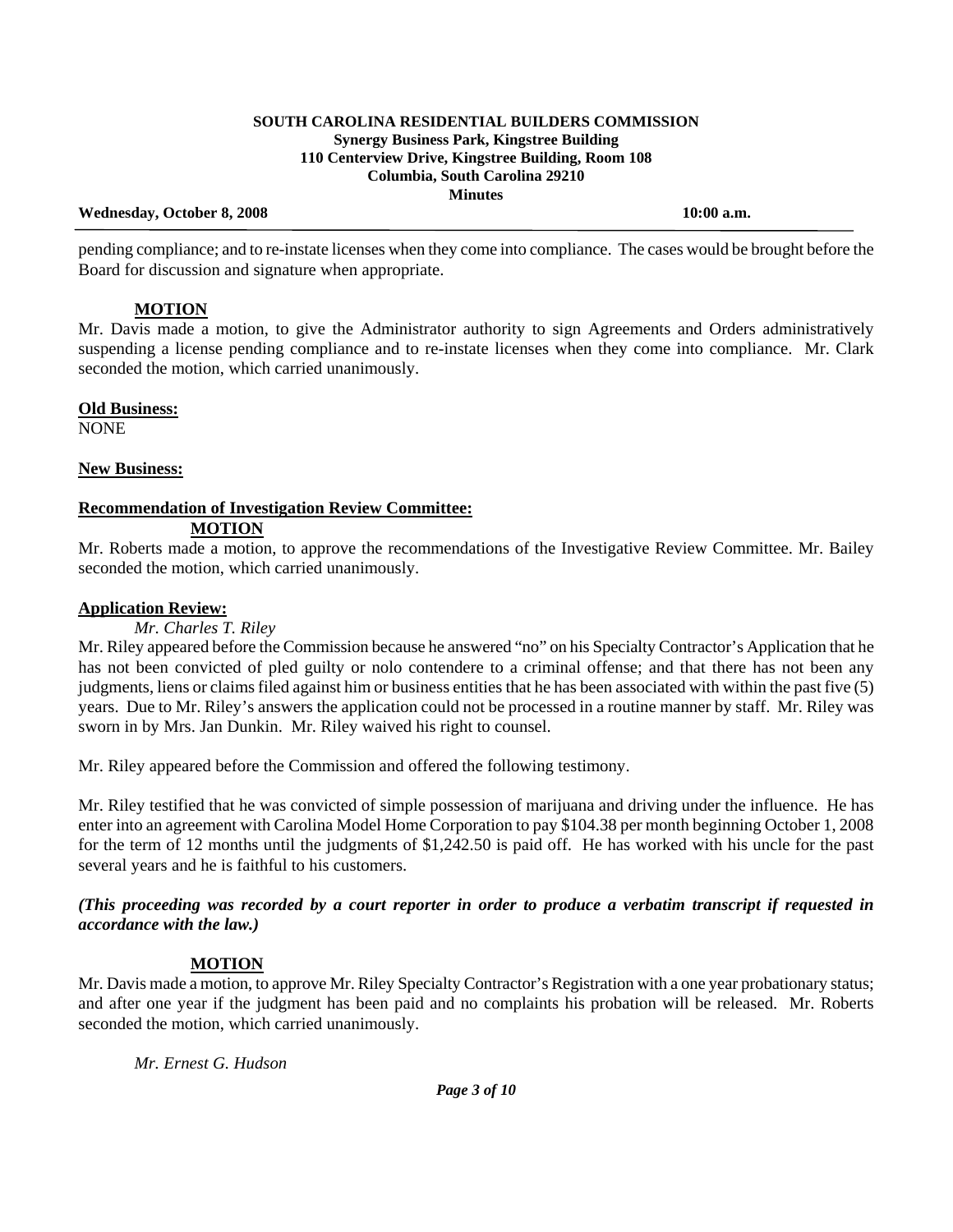#### **Wednesday, October 8, 2008** 10:00 a.m. **10:00 a.m.**

 Mr. Hudson appeared before the Commission to ask that his credentials and experience which he submitted on his residential electrical and plumbing application be accepted. Also, that he be exempt from taking the electrical and plumbing examination. Mr. Hudson was represented by Mr. Gary Crawford, Esquire. Mr. Hudson was sworn in by Mrs. Jan Dunkin.

Mr. Hudson appeared before the Commission and offered the following testimony.

Mr. Hudson testified that he has been in the electrical and plumbing business for approximately 30 years. He has 75 - 100 rental homes which he does all the electrical and plumbing maintenances. He had a Florence County electrical and plumbing license until last year.

*(This proceeding was recorded by a court reporter in order to produce a verbatim transcript if requested in accordance with the law.)* 

# **MOTION**

Mr. Dowd moved to enter into executive session to seek legal advice. Mr. Bailey seconded the motion, which carried unanimously. Mr. Roberts made a motion to come out of executive session. Mr. Dowd seconded the motion, which carried unanimously.

# **MOTION**

Mr. Bailey made a motion, to approve Mr. Hudson electrical and plumbing license with the following stipulation: Mr. Hudson is not licensed to work on any other property but his own. If the license is used to work on any other property it will be suspended. Mr. Davis seconded the motion, which carried unanimously.

# *Mr. Patrick Condon*

Ms. Condon appeared before the Commission because he answered "no" on his Residential Builders Renewal Application that there has been judgments, liens or claims filed against his or business entities that he has been associated with within the past five (5) years. Due to Mr. Condon answer the application could not be processed in a routine manner by staff. Mr. Condon was represented by Mr. John Grimes, Esquire. Mr. Condon was sworn in by Mrs. Jan Dunkin.

Ms. Condon appeared before the Commission and offered the following testimony.

Ms. Condon testified that when he answered "no" on the application he did not have knowledge of the judgment until he received notice that his application was denied.

Mr. Grimes informed the Commission that Mr. Condon has liability insurance and he is undertaking the defense of the case. There is a pending civil matter and this is the first time any judgments have been placed against Mr. Condon. He asked the Commission to grant Mr. Condon the opportunity to continue in business by granting his renewal.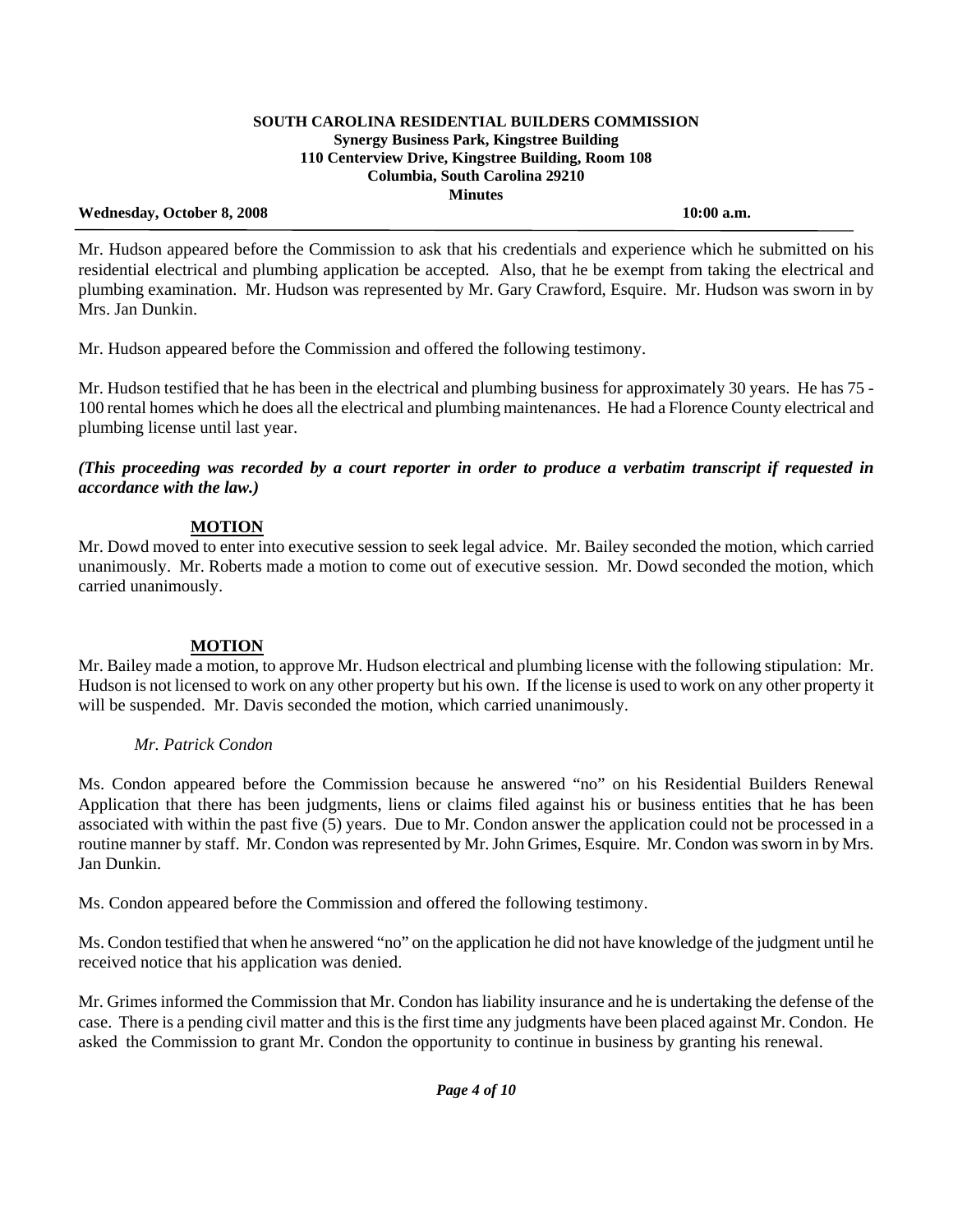#### **Wednesday, October 8, 2008 10:00 a.m.**

*(This proceeding was recorded by a court reporter in order to produce a verbatim transcript if requested in accordance with the law.)* 

## **MOTION**

Mr. Bailey made a motion, to grant Mr. Condon's renewal under the condition that restitution is made. If restitution is not made Mr. Condon's license will be suspended. Mr. Dowd seconded the motion, which carried unanimously.

### *Mr. John C. Hemingway*

Mr. Hemingway appeared before the Commission because he answered "yes" on his Specialty Contractor's Application that that he has been convicted of pled guilty or nolo contendere to a criminal offense. Due to Mr. Hemingway's answer the application could not be processed in a routine manner by staff. Mr. Hemingway was sworn in by Mrs. Jan Dunkin . Mr. Hemingway waived his right to counsel.

Mr. Hemingway appeared before the Commission and offered the following testimony.

Mr. Hemingway testified that he was convicted for distribution of cocaine and controlled substance. Since that time he no longer does drugs and has been cleaned since October 1999.

## *(This proceeding was recorded by a court reporter in order to produce a verbatim transcript if requested in accordance with the law.)*

# **MOTION**

Mr. Davis made a motion, to approve Mr. Hemingway's Specialty Contractors Application. Mr. Dowd seconded the motion, which carried unanimously.

### *Mr. Michael McFadden*

Mr. McFadden appeared before the Commission because he answered "yes" on his Residential Builder's Application that that he has been convicted of pled guilty or nolo contendere to a criminal offense. Due to Mr. McFadden's answer the application could not be processed in a routine manner by staff. Mr. McFadden was sworn in by Mrs. Jan Dunkin. Mr. McFadden waived his right to counsel.

Mr. McFadden appeared before the Commission and offered the following testimony.

Mr. McFadden testified that he was released from prison in June 2008. He was convicted of criminal domestic violence, violation of parole and delinquent child support. He is no longer on probation and his child support is current. He asked the Commission to grant him the opportunity to get his life back in order by giving him the chance to work.

## *(This proceeding was recorded by a court reporter in order to produce a verbatim transcript if requested in accordance with the law.)*

# **MOTION**

Mr. Bailey made a motion, to approve Mr. McFadden's Residential Builder's Application with a probationary status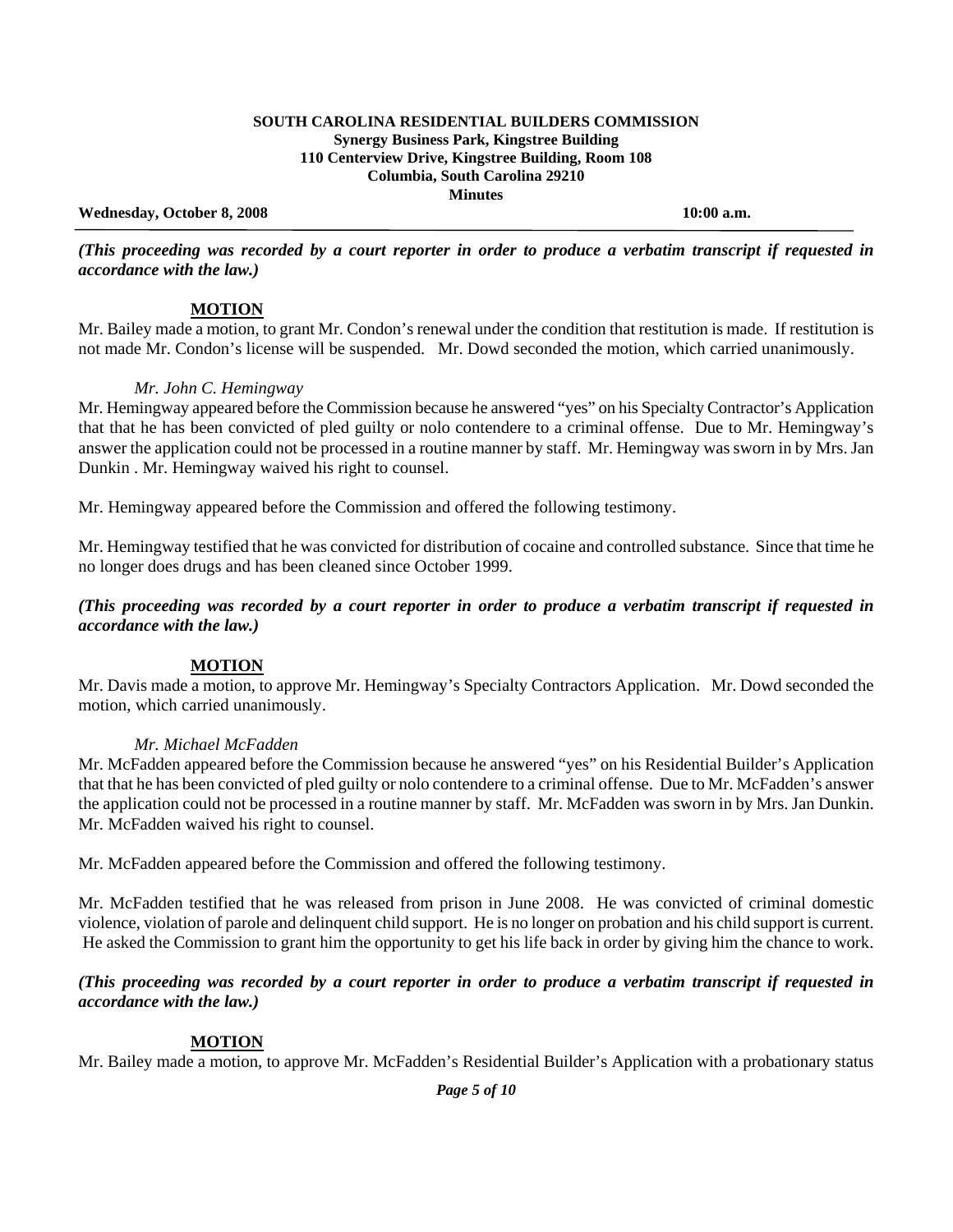#### **Wednesday, October 8, 2008 10:00 a.m.**

until his next renewal period; Mr. McFadden must provide a sled report; and, if there are any arrests during this period his registration is immediately suspended. Mr. Davis seconded the motion, which carried unanimously.

# *Mr. Llewellyn R. Whaley*

Mr. Whaley appeared before the Commission because he answered "yes" on his Residential Builder's Application that that he has been convicted of pled guilty or nolo contendere to a criminal offense. Due to Mr. Whaley's answer the application could not be processed in a routine manner by staff. Mr. Whaley was sworn in by Mrs. Jan Dunkin. Mr. Whaley waived his right to counsel.

Mr. Whaley appeared before the Commission and offered the following testimony.

Mr. Whaley testified that he was convicted approximately eight years ago for distribution of crack which he served five years probation. He is no longer on probation. He currently has a claim in litigation regarding an addition to a family home and restitution was paid on August 25, 2008.

*(This proceeding was recorded by a court reporter in order to produce a verbatim transcript if requested in accordance with the law.)* 

# **MOTION**

Mr. Bailey made a motion, to allow Mr. Whaley sit for the Residential Builders Examination. Mr. Davis seconded the motion, which carried unanimously.

# *Mr. Francisco J. Rivera*

Mr. Rivera appeared before the Commission because he answered "yes" on his Residential Specialty Application that that he has been convicted of pled guilty or nolo contendere to a criminal offense. Due to Mr. Rivera's answer the application could not be processed in a routine manner by staff. Mr. Rivera was sworn in by Mrs. Jan Dunkin. Mr. Rivera waived his right to counsel.

Mr. Rivera appeared before the Commission and offered the following testimony.

Mr. Rivera testified that in June 2007 he was charged with Financial Transaction Card Forgery. He pled guilty and was sentenced to five years probation and the probation was terminated upon payment. His probation and restitution was satisfied in March 2008. He has a Pardon pending and no longer reports to his probation officer. He asked the Commission to grant him the opportunity to prove himself by allowing him to work and take care of his family.

# *(This proceeding was recorded by a court reporter in order to produce a verbatim transcript if requested in accordance with the law.)*

# **MOTION**

Mr. Davis made a motion, to approve Mr. Rivera's Residential Specialty Application upon Mr. Rivera providing proof of restitution and probation and a copy of his passport. Mr. Rivera must furnish a Five Thousand Dollars surety bond. Mr. Roberts seconded the motion, which carried unanimously.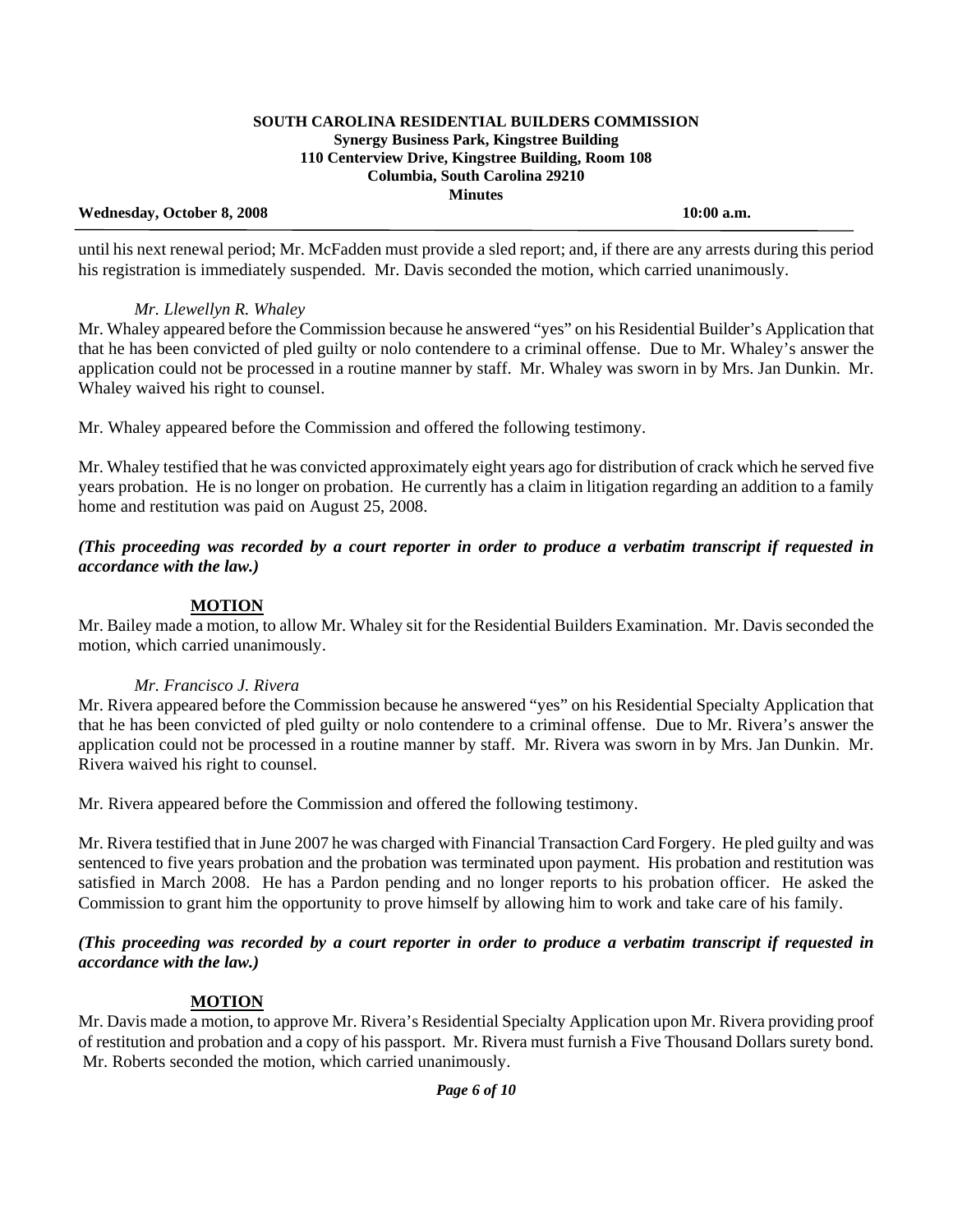**Wednesday, October 8, 2008 10:00 a.m.** 

#### *Mr. Timothy Rupon*

Mr. Rupon appeared before the Commission because he answered "yes" on his Residential Home Inspector's Application that that he has been convicted of pled guilty or nolo contendere to a criminal offense. Also, there were questions regarding Mr. Rupon's work experience. Due to Mr. Rupon's answer the application could not be processed in a routine manner by staff. Mr. Rupon was sworn in by Mrs. Jan Dunkin. Mr. Rupon waived his right to counsel.

Mr. Rupon appeared before the Commission and offered the following testimony.

Mr. Rupon testified that he was convicted in August 1997 for Bank Fraud and received five years probation which ended on August 27, 2002. He took a Home Inspectors class at Midlands Technical College. He does not have any construction experience but would like to work in the home inspecting business. He asked the Commission to allow him to take the Home Inspector's Examination based on the course taken at Midlands Technical College.

*(This proceeding was recorded by a court reporter in order to produce a verbatim transcript if requested in accordance with the law.)* 

## **MOTION**

Mr. Bailey made a motion, to allow Mr. Rupon to sit for the Home Inspector's Examination. Mr. Clark seconded the motion, which carried unanimously.

### **Citations:**

*Mr. Reginald T. Cunningham* 

### **MOTION**

Mr. Davis made a motion, to approve the citation against Mr. Reginald Cunningham. Mr. Bailey seconded the motion, which carried unanimously.

 *Ms. Debra Gutierrez* 

### **MOTION**

Mr. Dowd made a motion, to approve the citation against Ms. Gutierrez. Mr. .Roberts seconded the motion, which carried unanimously.

 *Ms. Thomas Meetze* 

### **MOTION**

Mr. Davis made a motion, to approve the citation against Mr. Meetze. Mr. .Roberts seconded the motion, which carried unanimously.

### **Reinstatements:**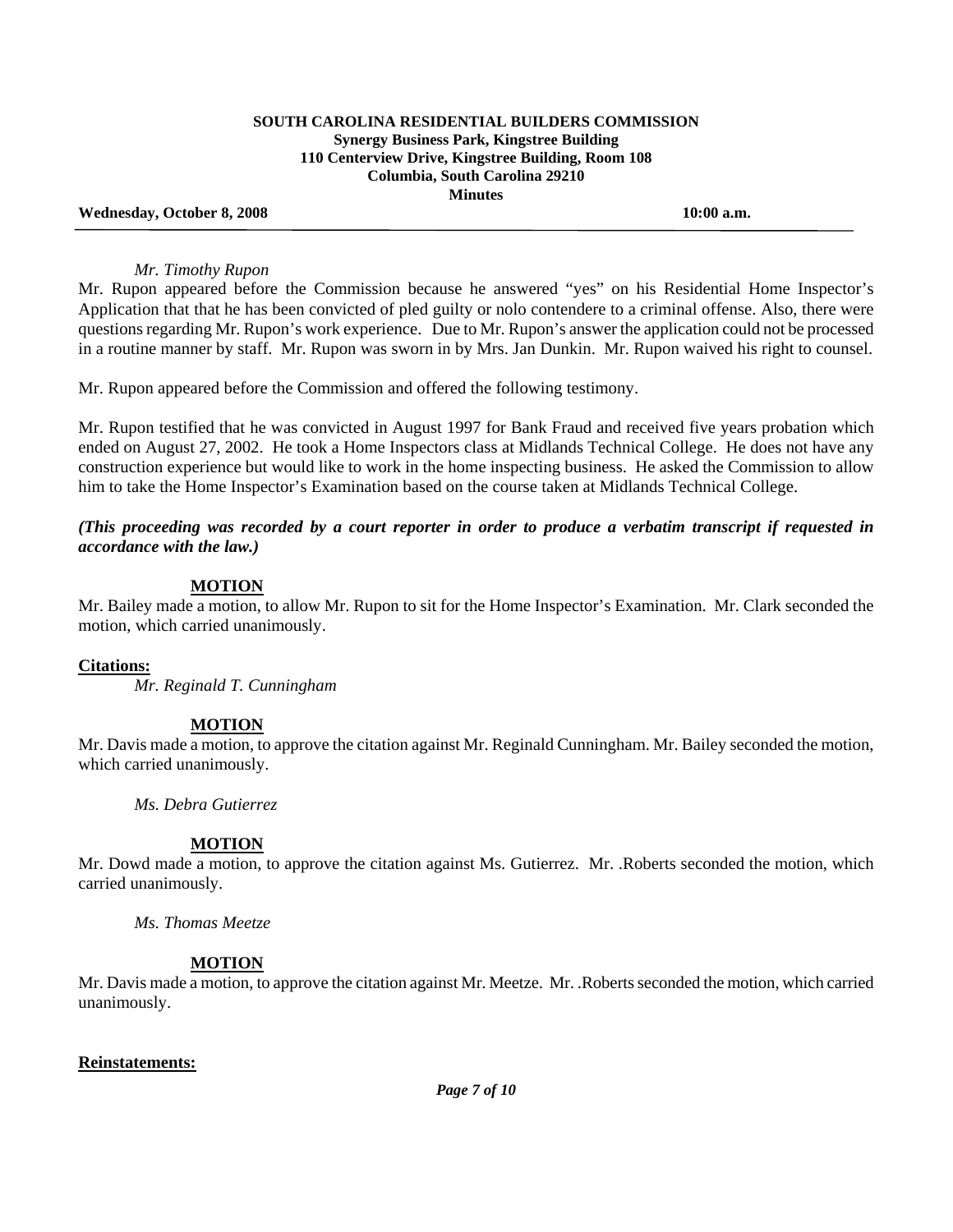#### **Wednesday, October 8, 2008 10:00 a.m.**

#### *Mr. Don Wade*

Mr. Wade requested to appear before the Commission to have his Residential Builder's License be reinstated. Mr. Wade's license was suspended on August 13, 2008 for failure to comply with a Consent Agreement dated October 2, 2006. Mr. Wade and Mr. Michael Doles were sworn in by Mrs. Jan Dunkin. Mr. Wade waived his right to counsel.

Mr. Wade appeared before the Commission and offered the following testimony.

Mr. Wade testified that on February 2007 he sent a letter to Mr. Michael Doles requesting an extension. Mr. Doles granted the extension and the work was completed. He informed Mr. Doles that he hired an inspector to inspect the work. The inspector recommended that a finishing be put on the floor. He testified that he never received notification of the findings of the last inspection on February 7, 2007. He has been in the construction business for approximately 38 years.

Mr. Doles testified that Mr. Wade sent a letter on October 11, 2006 by general mail requesting additional time to comply with the consent agreement. Mr. Wade request was granted thereby requiring Mr. Wade to have all correction made no later than February 5, 2007. Mr. Wade did not have the hardwood floor issue resolved as of the February 7, 2007 inspection. Another inspection was conducted and as of the week of October 1, 2008 the work was not completed.

### *(This proceeding was recorded by a court reporter in order to produce a verbatim transcript if requested in accordance with the law.)*

### **MOTION**

Mr. Bailey moved to enter into executive session to seek legal advice. Mr. Dowd seconded the motion, which carried unanimously. Mr. Bailey made a motion to come out of executive session. Mr. Dowd seconded the motion, which carried unanimously.

### **MOTION**

Mr. Dowd made a motion to deny Mr. Wade's request for reinstatement of his Residential Builder's License. Mr. Bailey seconded the motion, which carried unanimously.

### *Mr. Stephen M. Zimmerman, Jr.*

Mr. Zimmerman requested to appear before the Commission to have his Residential Builder's License reinstated. Mr. Zimmerman license has been inactive since June 30, 2004. Mr. Zimmerman and Mr. Eric Zimmerman were sworn in by Mrs. Jan Dunkin. Mr. Zimmerman waived his right to counsel.

Mr. Zimmerman appeared before the Commission and offered the following testimony.

Mr. Zimmerman testified that in 2004, he moved to Costa Rica where he built custom homes in accordance with the Costa Rica Laws. During his absence he and his nephew continued to keep his bond current but, unfortunately, his nephew did not realize he was suppose to pay a renewal fee every year. Letters was sent to staff requesting that his license be placed in an inactive status and to allow Mr. Eric Zimmerman to renew his license in his absence. In 2006 he

*Page 8 of 10*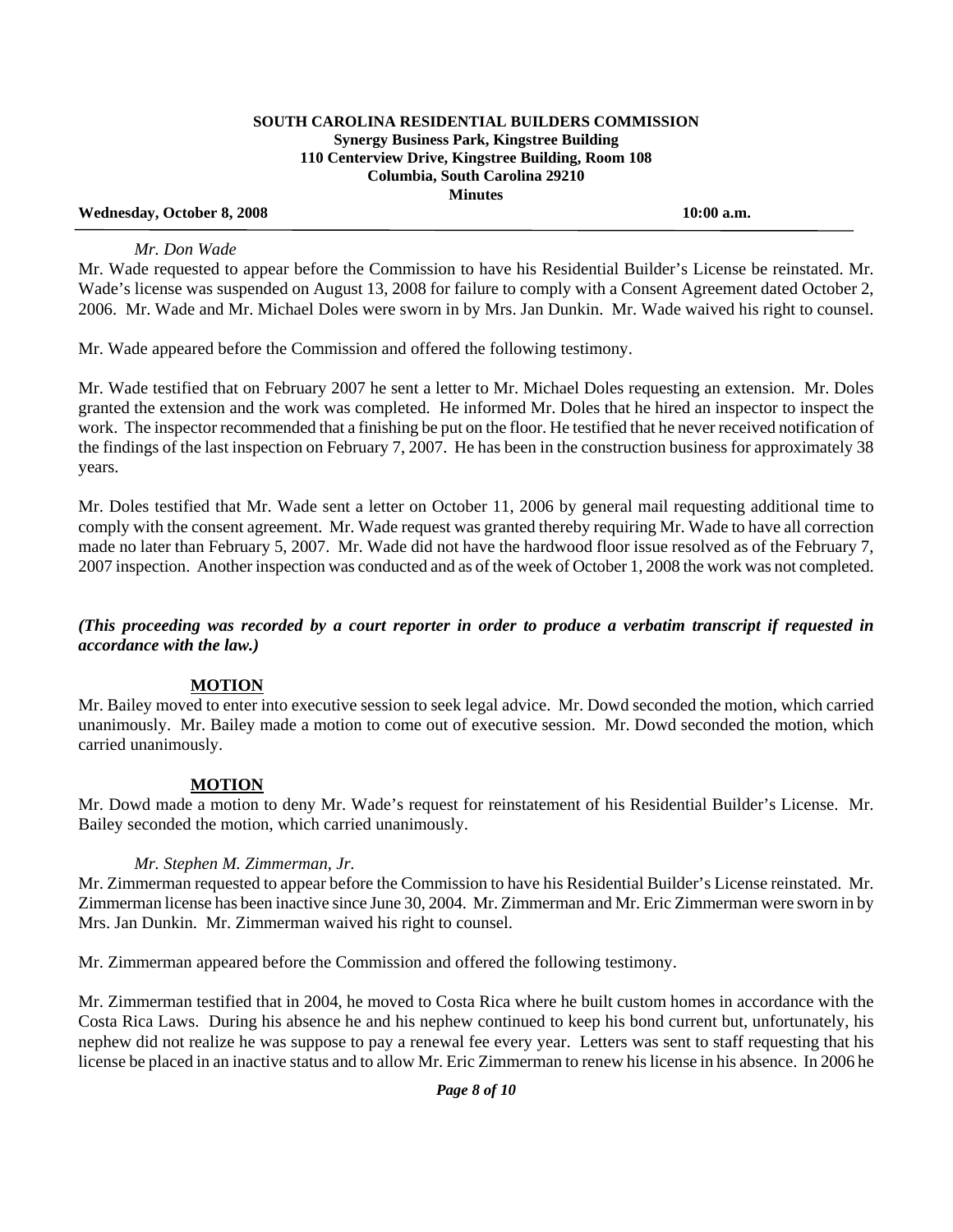#### **Wednesday, October 8, 2008 10:00 a.m.**

 tried to renew his license and was informed that he needed to furnish a current bond and pay Three Hundred Twenty Dollars. He is back in South Carolina and ready to start providing quality custom home building to his clients and request that the Commission allow him to renew or reinstate his license.

Mr. Eric Zimmerman testified that he came to LLR several times to renew Mr. Zimmerman license and was told by staff to furnish a current bond. He furnished the bond and the bond was lost by staff. He has made several attempts to update Mr. Zimmerman's license but haven't made any progress.

# *(This proceeding was recorded by a court reporter in order to produce a verbatim transcript if requested in accordance with the law.)*

# **MOTION**

Mr. Roberts made a motion, to renew Mr. Zimmerman's Residential Builder's License. Mr. Clark seconded the motion, which carried unanimously.

# **Reconsideration of Consent Agreement:**

## *Mr. Randy H. Holloway*

Mr. Holloway did not appear at this meeting. Mr. Holloway was represented by Mr. William A. Jordon, Esquire. Mr. Jordon sent a request via facsimile requesting that the hearing be continued. The fax was sent late evening on October 7, 2008 and staff received the fax the morning prior to the hearing.

Mrs. Christal Bell, informed the Commission that witnesses and the investigator was present to give testimony. This matter was on the Agenda to be heard on September 10, 2008 and the same thing happened. Therefore, she requested that this matter be dismissed.

## *(This proceeding was recorded by a court reporter in order to produce a verbatim transcript if requested in accordance with the law.)*

# **MOTION**

Mr. Dowd made a motion, to deny Mr. Holloway's request for reconsideration of the Consent Agreement. Mr. Davis seconded the motion, which carried unanimously.

# **Hearing Officer's Recommendations For Bond Hearings:**

 *Ms. Jennifer Mellott, Case #2007-176* 

Ms. Mellott did not appear at this meeting

*(This proceeding was recorded by a court reporter in order to produce a verbatim transcript if requested in accordance with the law.)*